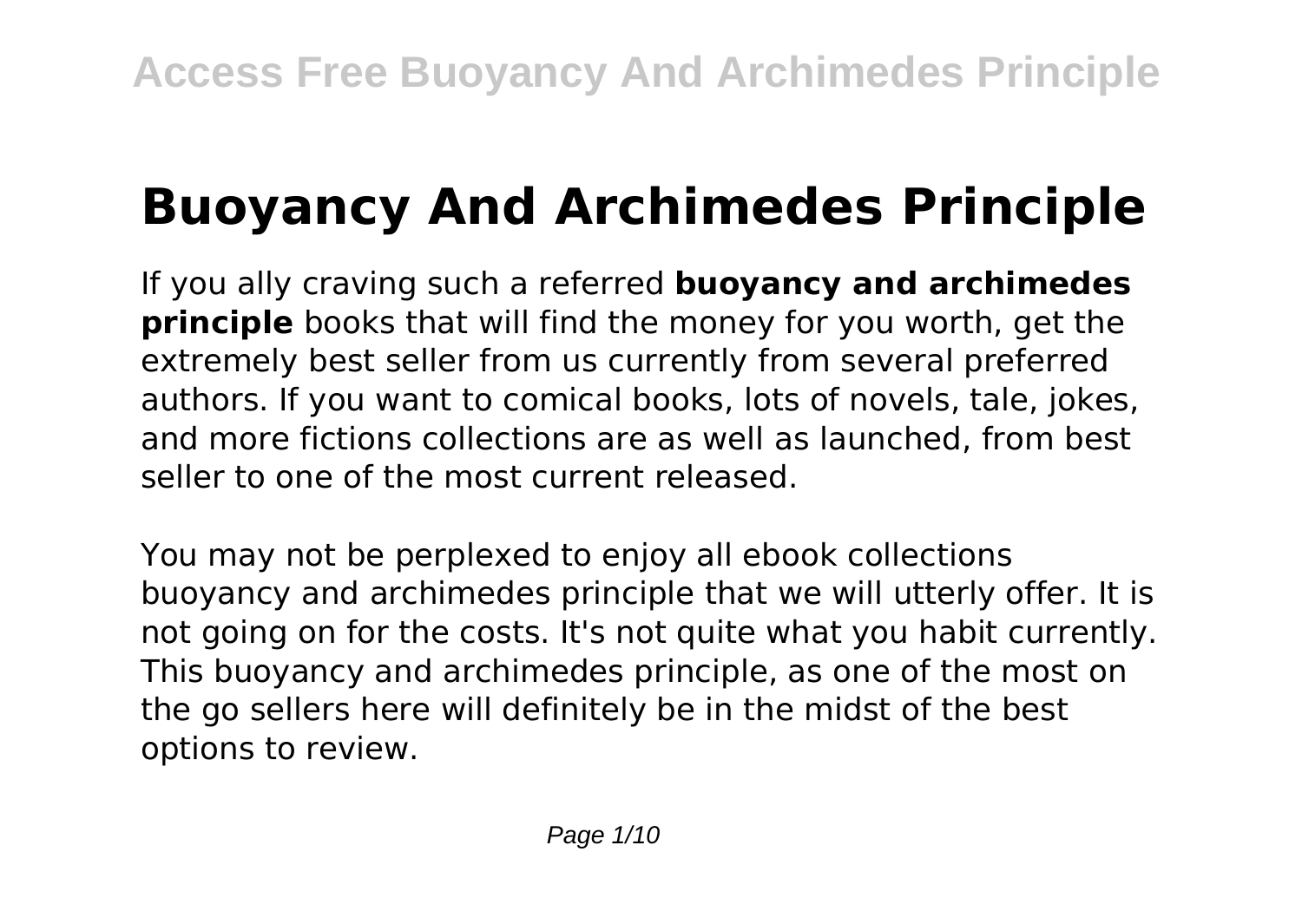Think of this: When you have titles that you would like to display at one of the conferences we cover or have an author nipping at your heels, but you simply cannot justify the cost of purchasing your own booth, give us a call. We can be the solution.

**11.7 Archimedes' Principle - College Physics | OpenStax** Archimedes' Principle states that the buoyant force of an object is equal to the weight of the water that the object displaces. In addition to this, apparent weight, or the weight an object seems to have when submerged in a fluid, is equal to the actual weight minus the buoyant force.

**Fluids, Buoyancy, and Archimedes' Principle - YouTube** Archimedes' Principle. Just how large a force is buoyant force? To answer this question, think about what happens when a submerged object is removed from a fluid, as in .If the object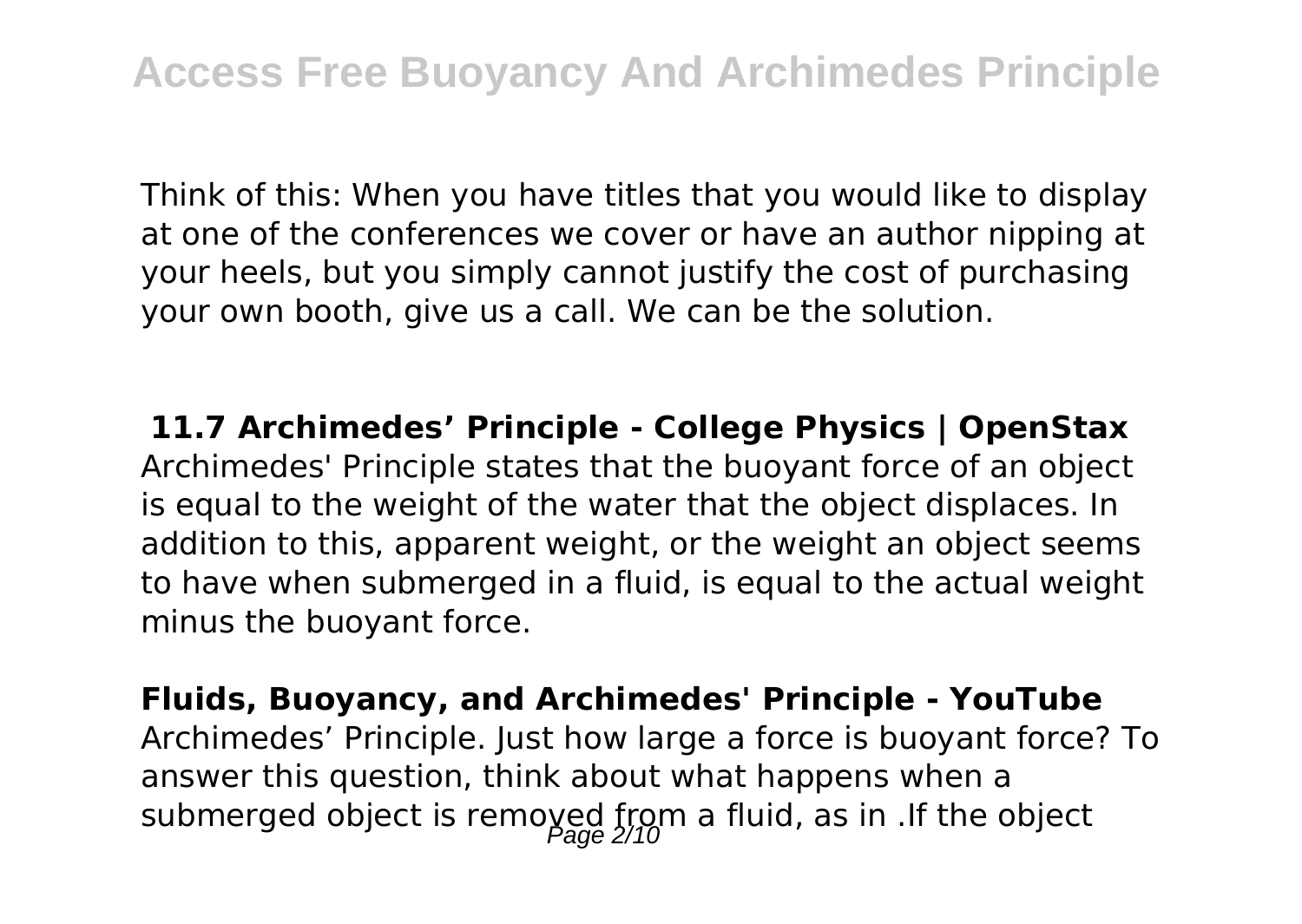were not in the fluid, the space the object occupied would be filled by fluid having a weight [latex]{w}\_{\text{fl}}.[/latex] This weight is supported by the surrounding fluid, so the buoyant force must equal ...

#### **Archimedes' Principle | Boundless Physics**

Archimedes' principle states that the buoyant force on the object equals the weight of the fluid displaced. This, in turn, means that the object appears to weigh less when submerged; we call this measurement the object's apparent weight .

# **Archimedes Principle, Buoyancy, Flotation, Pascal's ...**

Archimedes is not just the owl from the Sword in the Stone. Although that's a sweet movie if you haven't seen it. He was also an old Greek dude who figured o...

### **What is buoyant force? (article) | Fluids | Khan Academy**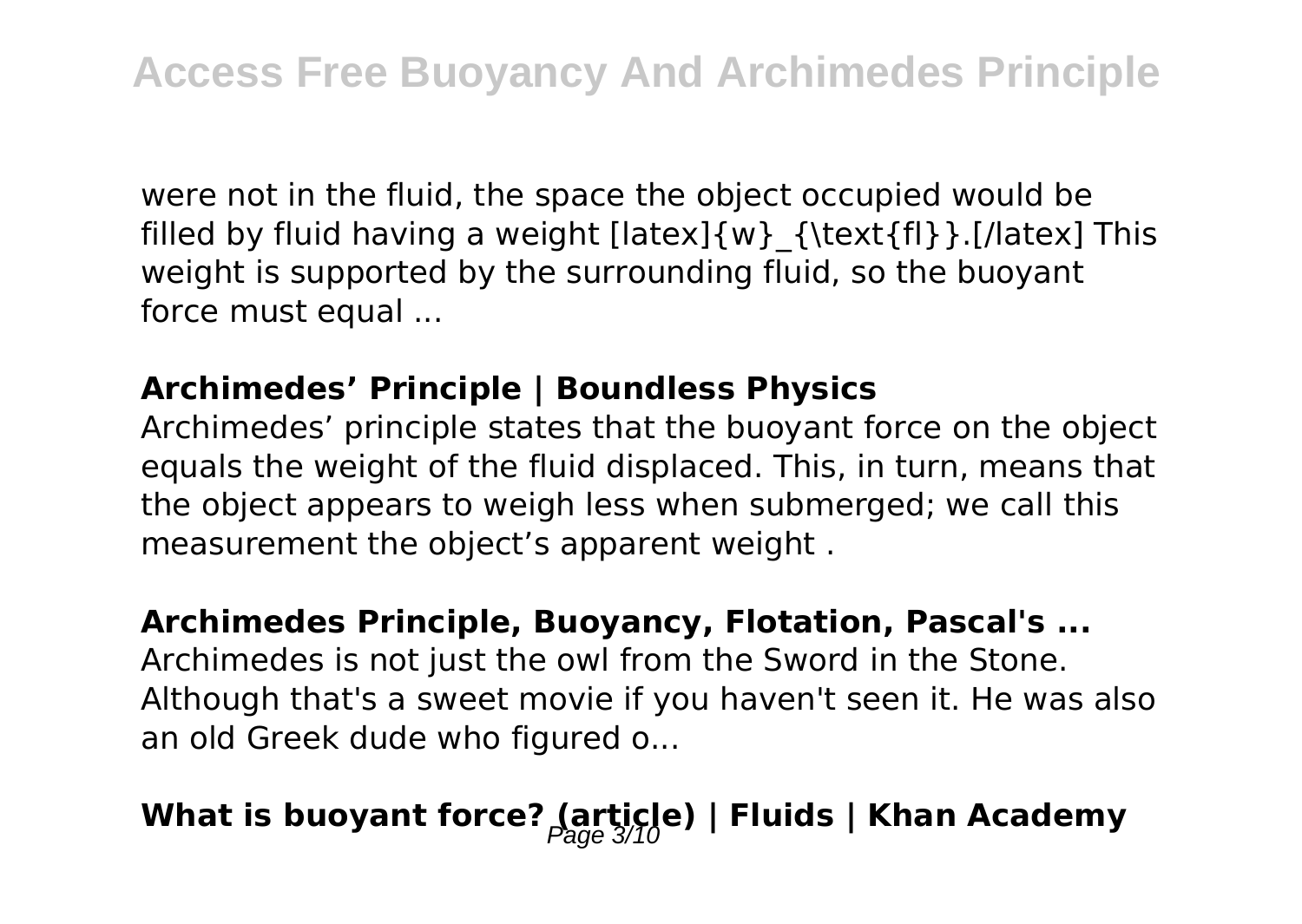Buoyant force is the force that a fluid exerts on a object that is immersed within it. It is called buoyant force because this force is a lifting force, often making the object buoyant. Buoyant force can be calculated using Archimedes' Principle. Word Problems to help you understand buoyant force and Archimedes' Principle Examples: 1.

**Archimedes' Principle: Definition, Theory, and Application** Buoyant Force and Archimedes' Principle. Archimedes principle and buoyant force. What is buoyant force? This is the currently selected item. Buoyant force example problems. Next lesson. Fluid Dynamics. Sort by: Top Voted. Archimedes principle and buoyant force. Buoyant force example problems.

#### **Physics Tutorial: Buoyancy. Archimedes' Principle**

The Archimedes principle: The buoyant (upward) force acting on an object is equal to the weight (downward force) of the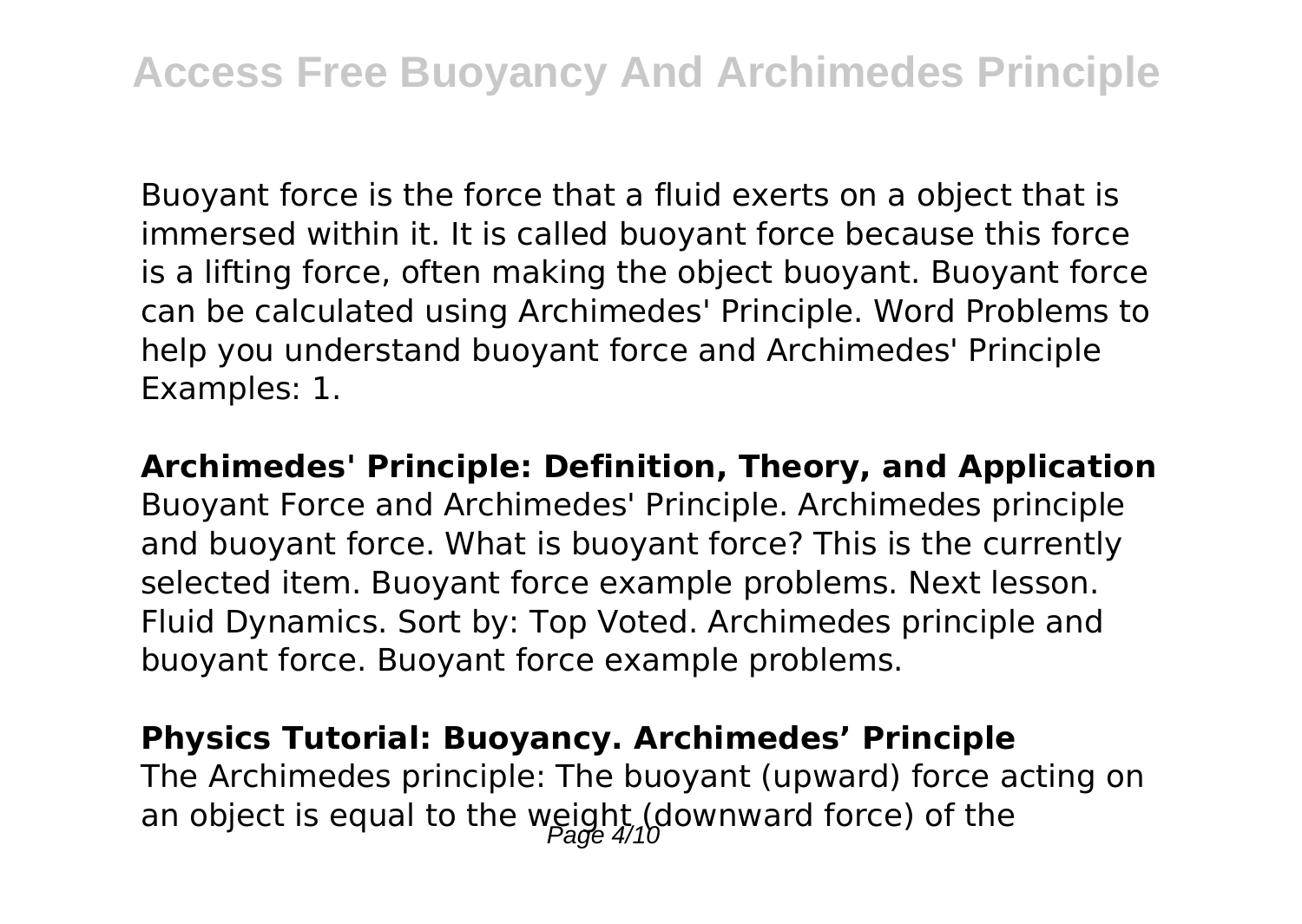displaced fluid. (Image credit: Designua/Shutterstock) 'Eureka!

#### **Buoyancy And Archimedes Principle**

Archimedes' principle, physical law of buoyancy, discovered by the ancient Greek mathematician and inventor Archimedes, stating that any body completely or partially submerged in a fluid (gas or liquid) at rest is acted upon by an upward, or buoyant, force, the magnitude of which is equal to the weight of the fluid displaced by the body.The volume of displaced fluid is equivalent to the ...

#### **Eureka! The Archimedes Principle | Live Science**

Archimedes' principle is a law of physics fundamental to fluid dynamics. It states that the upward buoyant force exerted on a body immersed in a fluid, whether wholly or partially submerged, is equal to the weight of the fluid that the body displaces.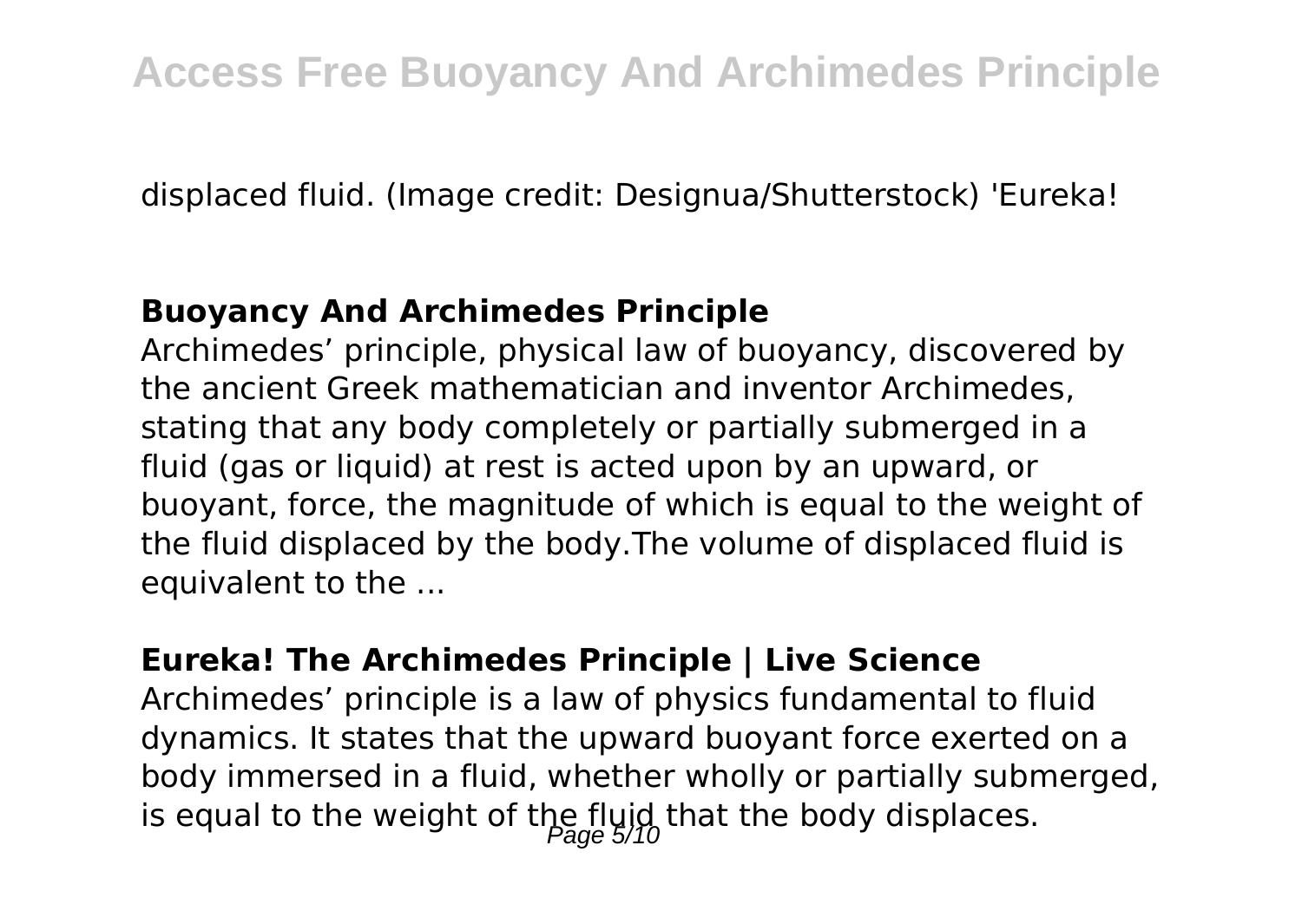### **Archimedes' Principle and Buoyancy – University Physics**

**...**

Archimedes principle is the buoyant force of an immersed body which is the product of density of liquid immersed in, acceleration due to gravity, and its volume. Hot-air balloons and ships are the applications of Archimedes principle.

#### **Archimedes' principle - Wikipedia**

Archimedes Principle states that the buoyant force on a submerged object is equal to the weight of the fluid that is displaced by the object. Hot air balloons rise into the air because the density of the air (warmer air) inside the balloon is less dense than the air outside the balloon (cooler air).

### **Buoyancy And Archimedes Principle » The Physics Crew** Archimedes principle formula and buoyant force. admin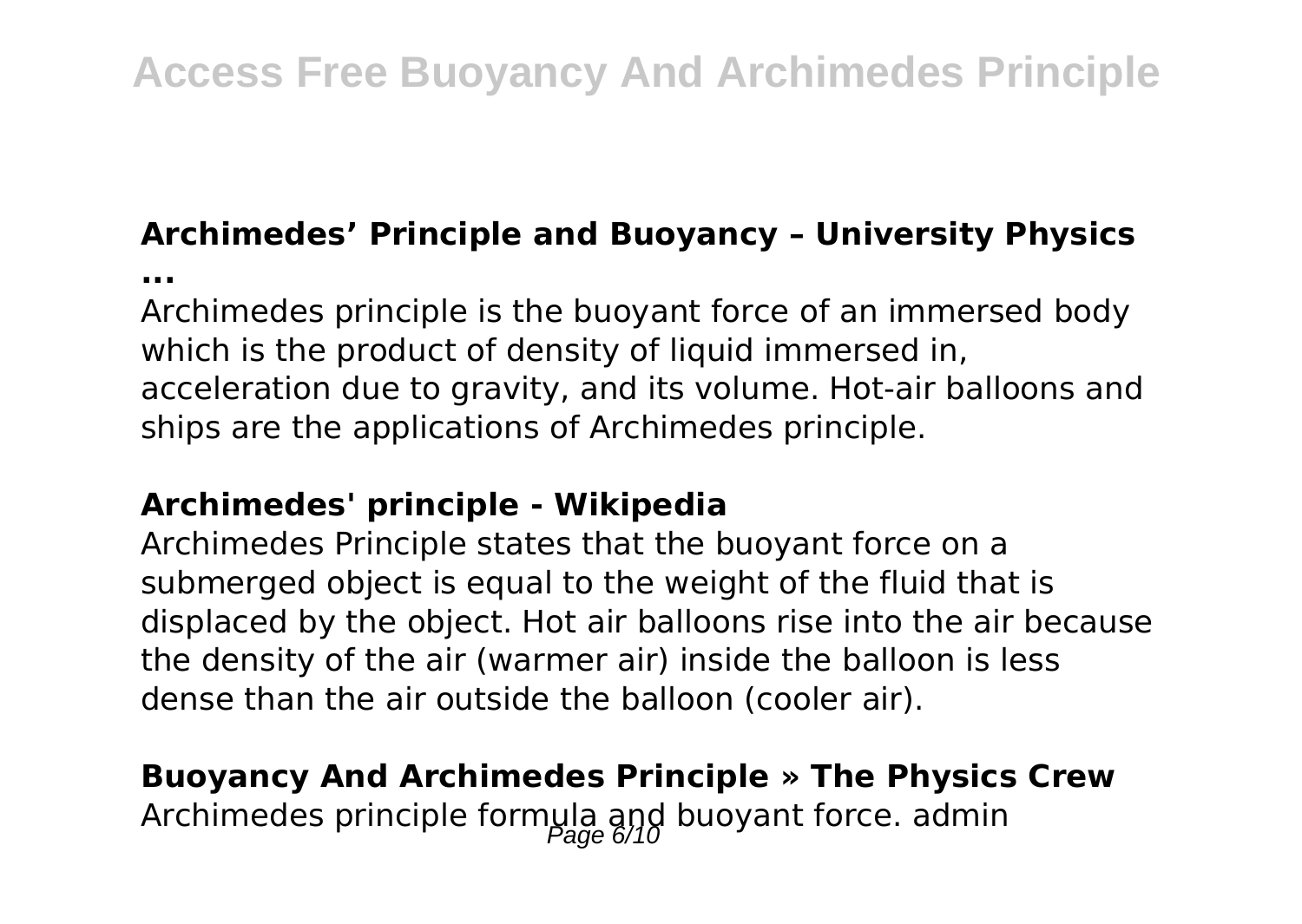December 4, 2019. 0 10,901 2 minutes read. Archimedes principle states that when an object is totally or partially immersed in a liquid, an upthrust acts on it equal to the weight of the liquid it displaces.

**Archimedes' principle | Description & Facts | Britannica** Archimedes' principle states that the upward buoyant force that is exerted on a body immersed in a fluid, whether fully or partially submerged, is equal to the weight of the fluid that the body displaces. Archimedes' principle is a law of physics fundamental to fluid mechanics.It was formulated by Archimedes of Syracuse.

**Archimedes Principle - Definition, Formula, Derivation ...**

Archimedes' principle does not consider the surface tension (capillarity) acting on the body, but this additional force modifies only the amount of fluid displaced and the spatial distribution of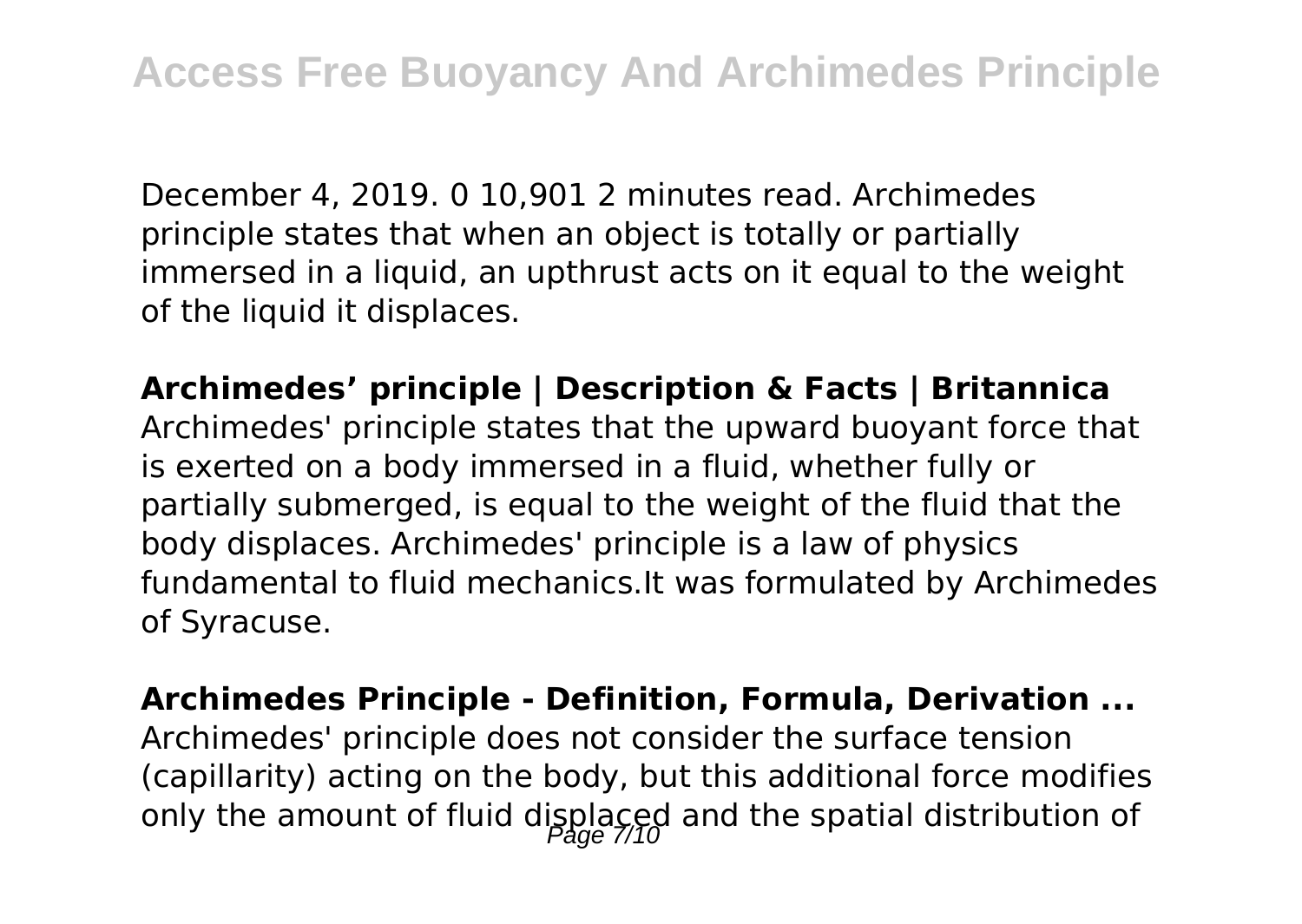the displacement, so the principle that buoyancy  $=$  weight of displaced fluid remains valid.

#### **Buoyancy - Wikipedia**

The Archimedes Principle. Although calculating the buoyant force in this way is always possible it is often very difficult. A simpler method follows from the Archimedes principle, which states that the buoyant force exerted on a body immersed in a fluid is equal to the weight of the fluid the body displaces.

#### **What is Buoyancy -- Archimedes Principle**

Archimedes Principle: This principle states that when an object is immersed in a fluid (liquid or gas), whether fully or partially (a part of it) submerged, it experiences an upward buoyant force which is equal to the weight of the fluid that the body displaces which acts in the upward direction and at the center of mass of the fluid displaced by it.  $_{\text{Page 8/10}}$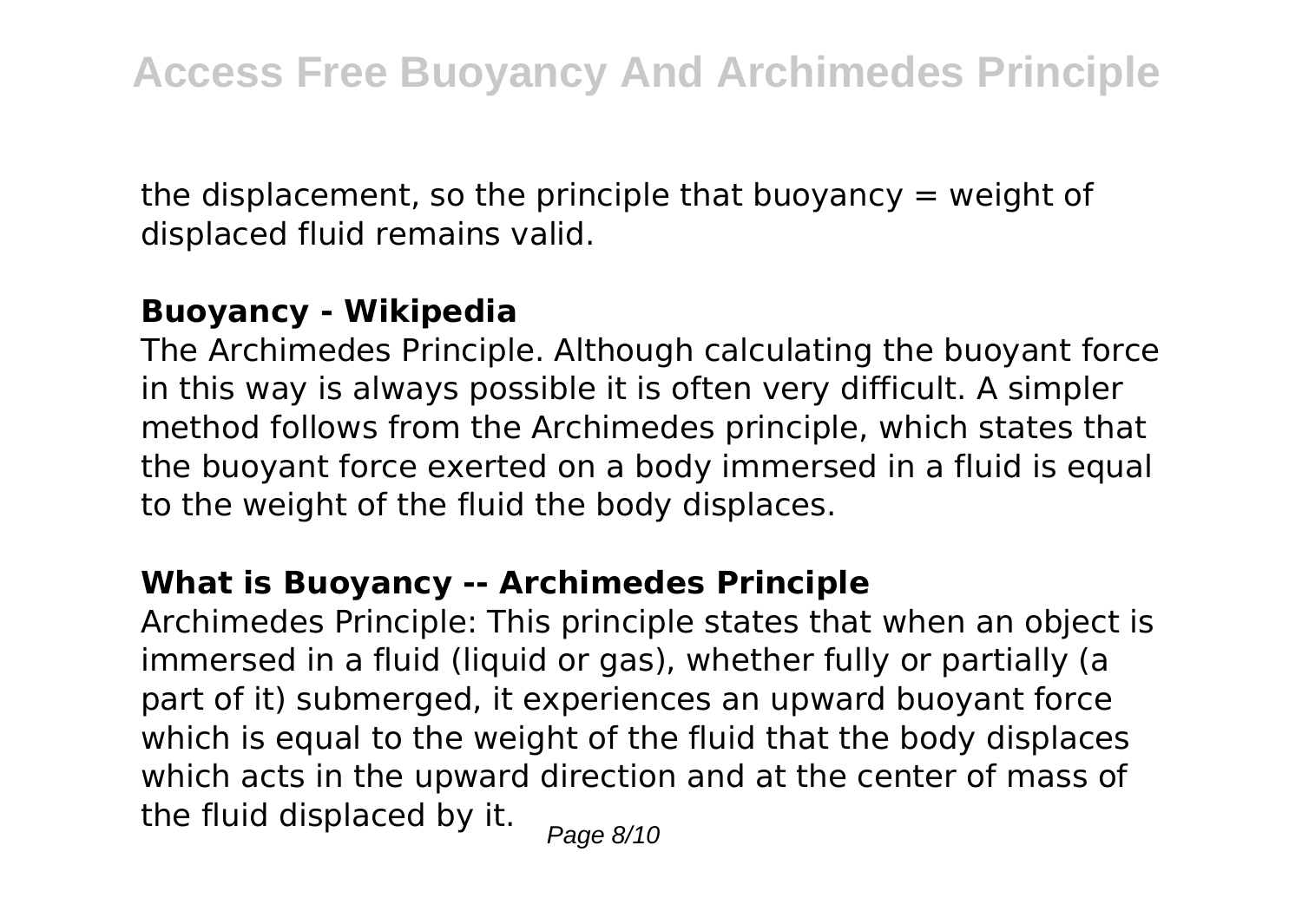#### **Buoyancy: Archimedes Principle - Glenn Research Center**

Archimedes principle allows the buoyancy of an object partially or wholly immersed in a liquid to be calculated. The downward force on the object is simply its weight. The upward, or buoyant, force on the object is that stated by Archimedes' principle, above.

### **Buoyancy and Archimedes principle formula with examples**

Archimedes' Principle. Buoyancy as a phenomenon, was first discussed and explained by the famous ancient Greek scientist Archimedes, who was able to calculate the density of an irregular object (the famous crown donated to the King by a ieweller).